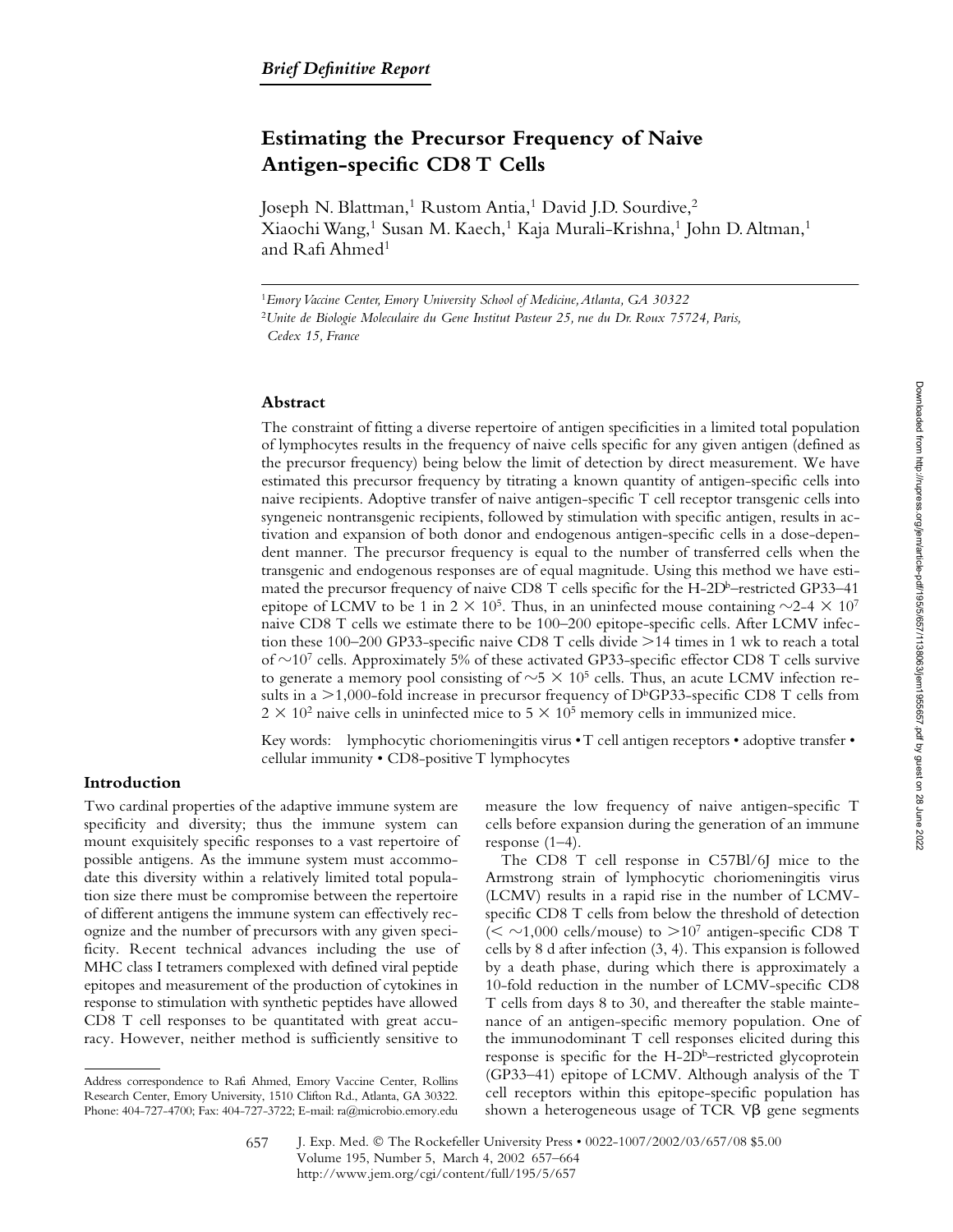(5, 6) adoptive transfer of excessive numbers of CD8 T cells from mice bearing a transgene encoding a TCR specific for this epitope (7), followed by challenge with LCMV, results in a highly restricted  $D<sup>b</sup>GP33$  response using primarily the transgenic TCR V $\beta$ 8.1 and V $\alpha$ 2 TCR segments (8, 9).

In this paper we describe a novel approach for quantitating the precursor frequency of naive antigen-specific CD8 T cells in a polyclonal population. We adoptively transferred limiting numbers of naive antigen-specific TCR transgenic (TCR-Tg) CD8 cells (specific for the  $D<sup>b</sup>GP33$ epitope) into nontransgenic syngeneic recipients and then measured the fraction of the epitope-specific response contributed by donor and endogenous cells after LCMV infection. In this quantitative-competitive system, adoptive transfer of increasing numbers of specific transgenic cells resulted in a greater fraction of the antigen-specific response arising from donor cells. If donor and endogenous epitope-specific cells have the same participation and proliferative properties, then the relationship between the number of transferred transgenic cells (*T*) and the fraction of the GP33 response which is transgenic (*F*) is given by:

$$
F \approx \frac{T}{T+P},\tag{1}
$$

where *P* is equal to the precursor frequency of endogenous epitope-specific cells. In the special case when the number of transferred cells equals the endogenous precursor frequency (i.e.,  $T = P$ ), half of the GP33-specific response will be generated by transgenic cells  $(F = 1/2)$ . Using this experimental approach, we have measured the naive antigen-specific CD8 T cell precursor frequency in mice. Furthermore, we have verified that endogenous and donor transgenic epitope-specific cells have similar proliferative properties in response to antigenic stimulation in vivo and that transfer of exogenous cells does not significantly alter the magnitude or composition of the endogenous  $D<sup>b</sup>GP33$ CD8 T cell response.

#### **Materials and Methods**

*Animals and Virus.* 6–8-wk-old female C56Bl/6J (B6) or P14 B6.D2-TgN (TCR-Tg) mice were obtained from The Jackson Laboratory. TCR-Tg mice were backcrossed to B6 background  $(>10$  generations) at the Emory University animal facility before use. The Armstrong and clone-13 strains of LCMV were grown as previously described (10). The recombinant vaccinia virus expressing the GP33–41 epitope (VV-GP33) was generated and grown as described previously (11). For primary infections and generating immune mice, B6 mice were given  $2 \times 10^5$  PFU of LCMV (Armstrong) intraperitoneally. For secondary infections, immune mice were given either  $2 \times 10^6$  PFU of LCMV (clone-13) intravenously or 107 PFU of VV-GP33 intraperitoneally and assayed 5 d after infection. For chronic infection, naive B6 mice were given  $2 \times 10^6$  PFU of LCMV (clone-13) intravenously.

*Antibodies and MHC Tetramers.* Anti-CD8α (Lyt-2, clone 53– 6.7), anti-V $\alpha$ 2 TCR (clone B20.1), and anti-V $\beta$ 8.1,8.2 TCR (clone MR5–2) antibodies as well as the panel of anti-V $\beta$  antibodies were purchased from BD PharMingen. The anti- $D<sup>b</sup>$  antibody (clone 28–14–8) was generated from the HB-27 hybridoma (American Type Culture Collection) and F<sub>ab</sub> fragments prepared using the Immunopure F<sub>ab</sub> preparation kit (Pierce Chemical Co.) in accordance with manufacturer's directions. H-2D<sup>b</sup> MHC class I tetramer complexes were refolded with synthetic GP33–41 peptide (KAVYNFATM) and prepared as previously described (3, 12). Biotinylated monomeric  $D<sup>b</sup>GP33$  complexes were assembled into tetramers by the addition of allophycocyanin-conjugated streptavidin (Molecular Probes) in a 4:1 molar ratio.

*Cells and Flow Cytometry.* Single cell suspensions of splenocytes were prepared as described previously (3). Peripheral blood lymphocytes were separated from whole blood over Histopaque®-1077 (Sigma-Aldrich) in accordance with manufacturer's recommendations. Cells were resuspended in FACS® buffer (PBS containing 2% bovine serum albumin and 0.2% sodium azide) and stained with the indicated reagents at a final concentration of 1  $\mu$ g/ml for 30 min at 4°C. Cells were then washed twice in FACS® buffer, fixed in a 2% paraformaldehyde solution, and immediately acquired on a FACSCalibur™ flow cytometer (Becton Dickinson).

*TCR Affinity Measurement by MHC Tetramer Fall-Off Assay.* Measurement of relative TCR affinity by a competitive tetramer fall-off assay was done as described previously (13). Briefly, 2  $\times$ 107 splenocytes from infected mice were stained with the  $D<sup>b</sup>GP33$  tetramer and anti-CD8, -V $\alpha$ 2 antibodies as described above. After two washes, cells were incubated with or without unlabeled competitor anti-D<sup>b</sup> antibody  $F_{ab}$  (clone 28–14–8f) at 2 mg/ml in FACS® buffer at  $4^{\circ}$ C. At the indicated times, 100- $\mu$ l aliquots were removed and added to an equal volume of 2% PFA in PBS and immediately acquired on a FACSCalibur™ flow cytometer. Normalized total fluorescence less background staining was calculated using the following formula:  $\text{NTF}_{\text{time i}} = % \times \text{NTF}_{\text{time i}}$  $\text{MFI}\right)_{\text{time i}} / (\% \text{ pos.} \times \text{MFI})_{\text{time 0}}.$ 

*Adoptive Transfer of TCR-Tg Cells.* For cell transfers, single cell suspensions of splenocytes from naive P14 TCR-Tg transgenic mice, bearing TCR specific to the D<sup>b</sup>GP33 epitope of LCMV, were injected intravenously into the tails of recipient mice and infected 2 d after transfer. To account for differences in engraftment of such limited numbers of cells, splenocytes from naive P14 TCR-Tg transgenic mice were diluted in naive B6 splenocytes such that a constant number of total cells (2  $\times$  10<sup>6</sup>) were transferred into recipients receiving different doses of transgenic cells. For transfer of purified CD8<sup>+</sup> populations, cells were positively selected by MACS separation (Miltenyi Biotec) in accordance with manufacturer's directions and purity determined (normally 90%) by flow cytometry before transfer.

### **Results and Discussion**

*Measurement of Precursor Frequency.* Adoptive transfer of an increasing number of naive TCR-Tg CD8 T cells into nontransgenic syngeneic recipients, followed by challenge with LCMV results in an increasing proportion of the D<sup>b</sup>GP33-specific response being contributed by donor cells (Fig. 1). Donor TCR-Tg cells were designated as CD8 T cells which specifically bound the  $D<sup>b</sup>GP33$  tetramer as well as expressed both the V $\alpha$ 2 (Fig. 1 A) and V $\beta$ 8.1 (Fig. 1 B) TCR gene segments. When no cells were transferred,  $5\%$  of cells that bound the D<sup>b</sup>GP33 tetramer used both the V $\alpha$ 2 and V $\beta$ 8.1 TCR gene segments. Because only a very small fraction  $(<5\%)$  of the endogenous response had the same TCR V $\alpha$  and V $\beta$  gene usage as the donor trans-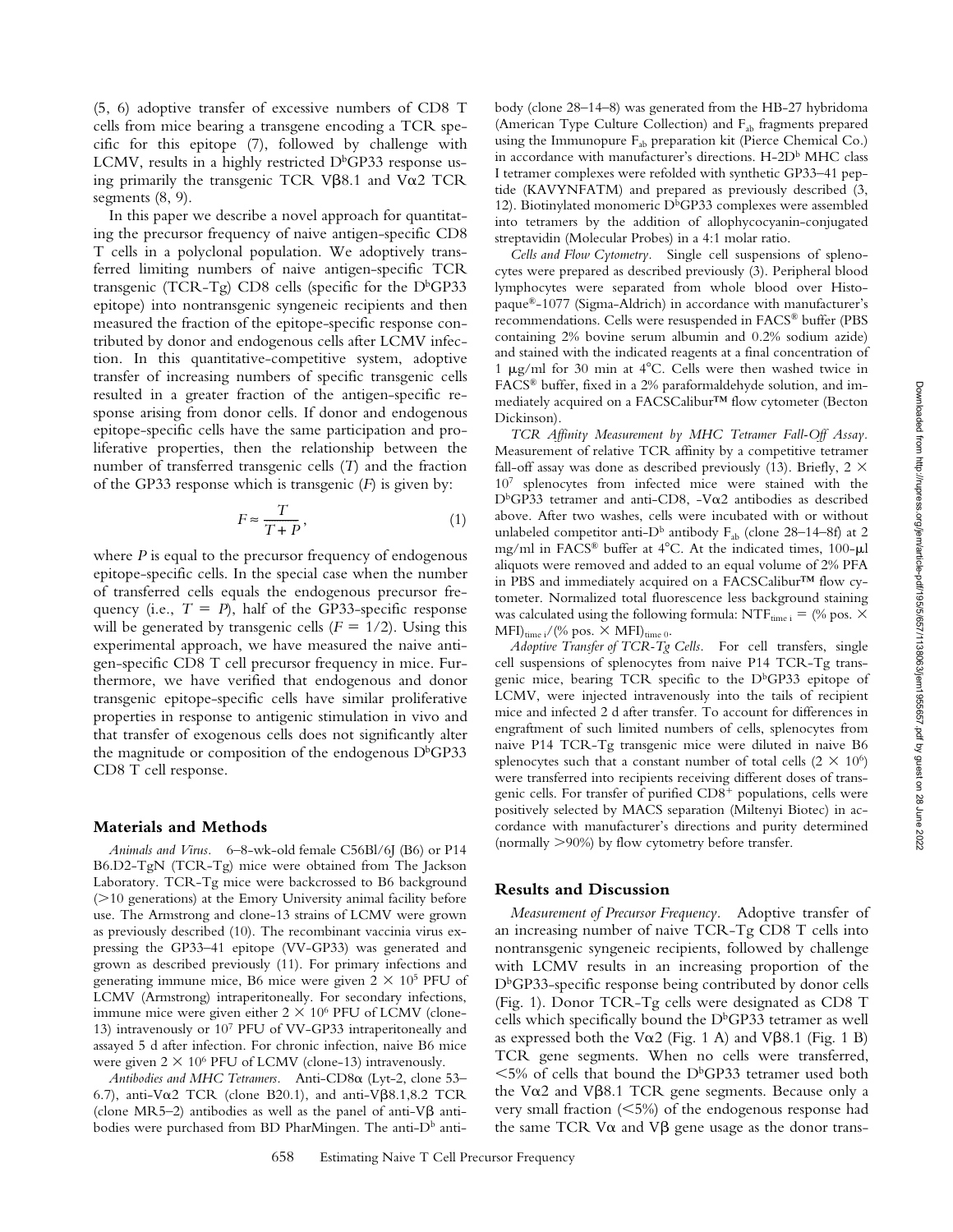

Figure 1. Adoptive transfer of increasing numbers of D<sup>b</sup>GP33specific TCR Tg CD8<sup>+</sup> T cells  $(V\alpha 2^+V\beta 8.1^+),$  followed by challenge with LCMV, results in an increasing proportion of the total epitope-specific response being contributed by donor cells. (A) Analysis of recipient mice after viral challenge. Contour plots are gated on CD8<sup>+</sup> T cells and percentages indicate the relative proportions of  $D<sup>b</sup>GP33<sup>+</sup>$  cells that are  $V\alpha2<sup>+</sup>$  or Voc2<sup>-</sup>. Numbers above each plot indicate the number of TCR-Tg CD8<sup>+</sup> T cells transferred. (B) Analysis of  $V\beta8.1$  usage by epitope-specific cells. Histograms are gated on CD8<sup>+</sup>D<sup>b</sup>GP33<sup>+</sup>Vα2<sup>+</sup> cells. Percentages under each histogram indicate the total  $V\alpha2^+V\beta8.1^+$ portion of the D<sup>b</sup>GP33-specific CD8 T cell response. (C) The donor TCR-Tg fraction of the epitope-specific response is plotted vs. the number of TCR-Tg cells engrafted. Open symbols circles represent mice that were given only TCR-Tg cells, while filled circles represent mice which were given TCR-Tg cells diluted in  $2 \times 10^6$  naive polyclonal B6 splenocytes. The solid line is the best fit to the equation  $F =$  $T/(T + P)$  while the dashed line indicates the dose of donor cells at which 50% of the D<sup>b</sup>GP33specific response is endogenous.

genic cells, we were able to use  $V\alpha2^+V\beta8.1^+D^bGP33^+$  $CD8<sup>+</sup>$  cells to follow the donor transgenic response. The transgenic proportion of the D<sup>b</sup>GP33 response increased with the number of cells transferred and at the highest doses, the response was dominated by donor transgenic cells ( $>98%$ ). Similar results were seen when Thy1.1<sup>+</sup> TCR-Tg cells were transferred into Thy1.2<sup>+</sup> recipients using the Thy1 marker to distinguish between donor and host responses (data not shown).

Calculation of precursor frequency requires accurate estimation of the engraftment or "take" of these donor cells in recipient mice. We observed that  $\sim$ 10% of total donor populations were recoverable from spleens of recipient mice 2 d after transfer (Fig. 2 A). In addition, splenic recovery did not differ after transfer of either polyclonal cells (measuring a congenic difference at the Thy1 locus) or cells from TCR-Tg mice. Using 10% as an estimate of the

number of transferred cells which persist in the spleens of recipient mice, we plotted the transgenic fraction of the DbGP33-specific CD8 T cell response versus the number of donor transgenic cells engrafted (Fig. 1 C). The fraction of the  $D<sup>b</sup>GP33$ -specific response attributable to donor cells increased with the amount of cells transferred in a dose-dependent manner. The transgenic fraction of the  $D<sup>b</sup>GP33$ -specific response closely followed predicted values, namely fraction transgenic (*F*) is equal to the number of transgenic precursors transferred divided by the total number of precursors  $(T/[T+P])$ . This allowed us to estimate the number of endogenous  $D<sup>b</sup>GP33$ -specific precursors in the spleen either by the best fit to this equation or by the number of transferred transgenic cells at which half the response was transgenic. We thus estimated that there are on average 56 (range 46–65: 95% confidence interval) endogenous D<sup>b</sup>GP33-specific precursors per spleen in uninfected mice.

Input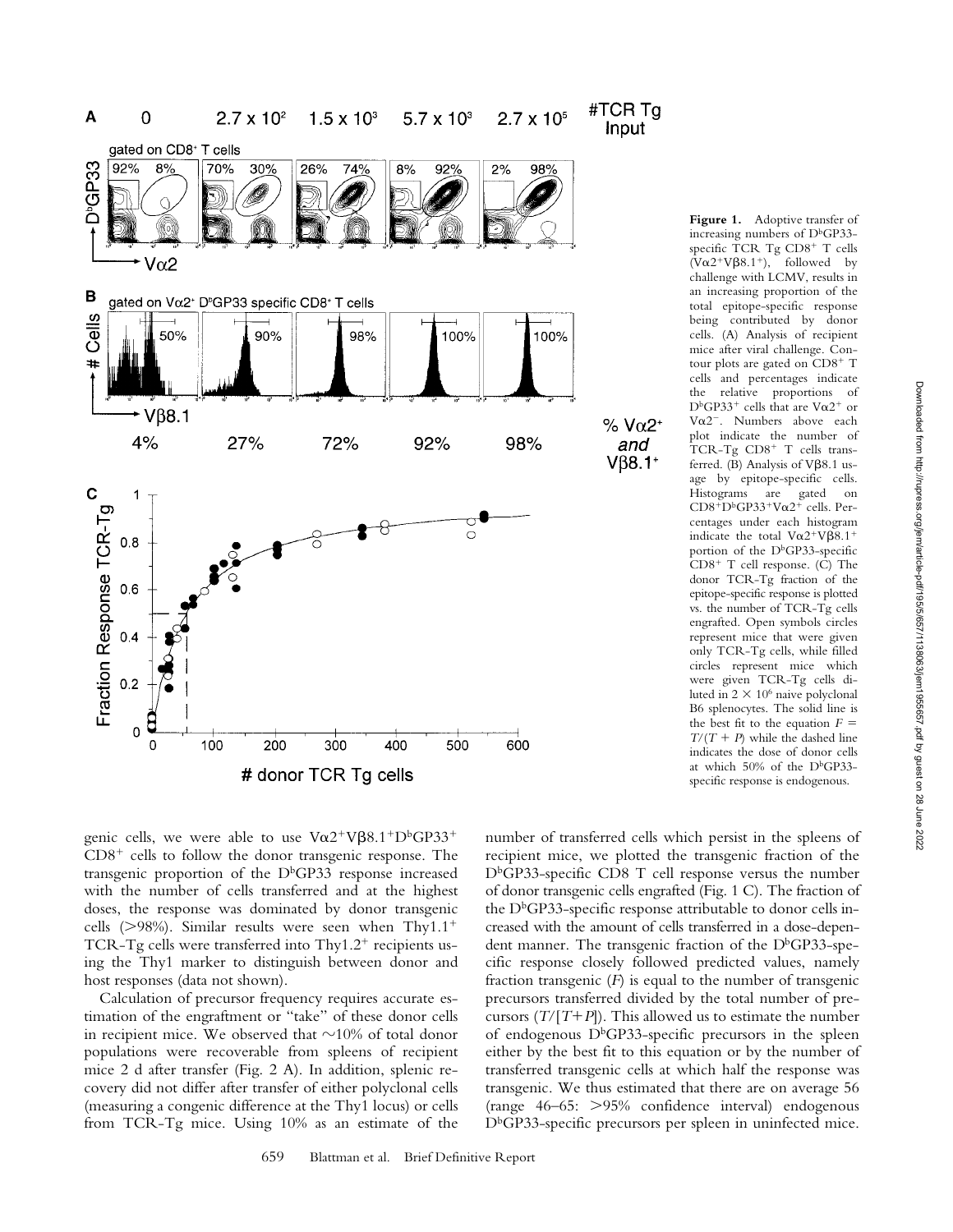

Figure 2. Engraftment of TCR-Tg and polyclonal B6 CD8<sup>+</sup> T cells are similar. (A) Splenocytes from either TCR-Tg or B6 (Thy1.1 ) mice were injected into naive, nonirradiated B6 (Thy1.2 ) recipients. Percentages indicate the fraction of naive TCR-Tg or B6 donor CD8+ T cells recoverable from spleens of recipient mice 2 d after transfer. Each bar represents  $>$ 10 mice and error bars indicate standard deviation from the mean. (B) To discount differences in survival of TCR-Tg vs. B6 cells, 108 purified polyclonal CD8<sup>+</sup> cells from C57Bl/6 Thy1.1<sup>+</sup> mice (which, given our estimates, contains  $\sim$ 500 precursor cells) were mixed with 500 purified TCR-Tg Thy1.1<sup>+</sup>/Thy1.2<sup>+</sup> CD8<sup>+</sup> cells. These were then injected into naive B6 Thy1.2<sup>+</sup> recipients. After challenge with LCMV, epitope-specific donor cells (Thy1.1 ) from recipient mice were analyzed for Thy1.2 (TCR Tg only) expression. Percentages indicate the proportion of the  $CD8^+D^bGP33^+Thy1.1^+$  response due to TCR-Tg (Thy1.2<sup>+</sup>) or polyclonal B6 (Thy1.2<sup>-</sup>) donor cells.

Given that there are on average  $10^7$  naive CD8 T cells in the spleens of uninfected mice, this translates to an epitopespecific precursor frequency of 1 in  $2 \times 10^5$ .

This estimate of precursor frequency depends upon several assumptions: accurate measurement of the engraftment or "take" of donor cells, similar proliferation of transgenic and polyclonal epitope-specific populations in response to antigenic stimulation, and that addition of increasing numbers of donor epitope-specific cells does not qualitatively change the recruitment from the endogenous epitope-specific pool. We have tested these assumptions directly and accounted for them in our estimate of precursor frequency.

*Engraftment of Donor Cells.* We have defined engraftment or "take" as the percentage of total donor cells that are recoverable from spleens of recipient mice and have measured this to be 10% for large populations of either polyclonal or transgenic donor CD8 T cells. It is possible the number of donor cells surviving may (due to homeostatic mechanisms that limit the total number of naive CD8 T cells) diminish as increasing numbers of cells are transferred. To compensate for any variance due to the size of the transferred population, donor TCR-Tg cells were diluted in naive polyclonal cells such that in all cases, a constant number of total cells  $(2 \times 10^6 \text{ splencytes})$  were transferred. As shown in Fig. 1 C, the fraction of the  $D<sup>b</sup>GP33$ -specific CD8 T cell response attributable to transgenic donor cells was similar whether these were transferred alone (open symbols) or in the context of a larger population of polyclonal cells (filled symbols). Thus, our measurements demonstrate similar precursor frequency and engraftment of donor cells in recipient spleens regardless of the total number of cells transferred in these experiments.

Also, it is unlikely that  $D<sup>b</sup>GP33$ -specific precursors in the donor polyclonal population made any significant contribution to the response as, given our estimate of precursor frequency, on average  $\leq 1$  antigen-specific cell is present in this population.

To directly compensate for any variance in the engraftment of donor transgenic cells into resident endogenous polyclonal populations, we transferred 108 polyclonal Thy1.1<sup>+/+</sup> CD8 T cells (containing  $\sim$ 500 D<sup>b</sup>GP33-specific precursors given our estimate) mixed with 500 epitope-specific Thy1.1<sup>+</sup>/Thy1.2<sup>+</sup> TCR-Tg CD8 T cell precursors into naive irradiated Thy $1.2^{+/+}$  recipient mice. These mice were then challenged with LCMV and their D<sup>b</sup>GP33-specific Thy1.1<sup>+</sup> CD8 T cell response measured. If both the engraftment and proliferation of virus specific cells within these donor populations were similar, then roughly 50% of the D<sup>b</sup>GP33-specific CD8 Thy1.1<sup>+</sup> T cell response would be due to each donor population. We observed a 2:1 ratio of polyclonal (Thy1.2<sup>-</sup>) to TCR-Tg (Thy1.2 ) responders in challenged recipient mice (Fig. 2 B). Given the experimental constraints of transferring such a large number of CD8 T cells as well as genetic background differences in these strains, this indicates that our estimate of precursor frequency is off by at most a factor of 2. This would give an antigen-specific precursor frequency of  $10^{-5}$  naive CD8 T cells in mice.

*Transgenic and Endogenous GP33-specific Cells Have Similar Proliferative Properties.* In addition to accurate measurement of the donor cell "take," our precursor measurement also depends on transgenic and endogenous  $D<sup>b</sup>GP33$ -specific CD8 T cells possessing similar proliferative properties during an immune response. To test the inherent proliferative "fitness" of transgenic and endogenous  $D<sup>b</sup>GP33$ -specific cells, we followed the increase in magnitude of each population and the ratio of endogenous to transgenic cells in individual mice during secondary responses to either LCMV or a vaccinia virus expressing the GP33 epitope (VV-GP33) (8, 11, 14). During recall responses in LCMVrechallenged mice, both donor transgenic and endogenous DbGP33-specific CD8 T cells underwent expansion, with an approximately fivefold increase in frequency. A considerably greater expansion of both donor and endogenous populations ( $\sim$ 20-fold) was seen in mice rechallenged with VV-GP33. However, in both recall responses the ratio of endogenous to TCR-Tg donor  $D<sup>b</sup>GP33$ -specific CD8 T cells in individual mice did not change significantly during the secondary response compared with that seen before rechallenge (Fig. 3). These data indicate that polyclonal and transgenic cells do not have any significant proliferative differences that would skew our estimate of precursor frequency and that donor and endogenous  $D<sup>b</sup>GP33$ -specific CD8 T cells behave similarly following antigenic stimulation in vivo.

Another potential factor that could affect the proliferation of donor and endogenous  $D<sup>b</sup>GP33$ -specific CD8 T cells is competition and/or differential participation in the immune response due to differences in the TCR affinity of these two populations. As the transgene encoding the P14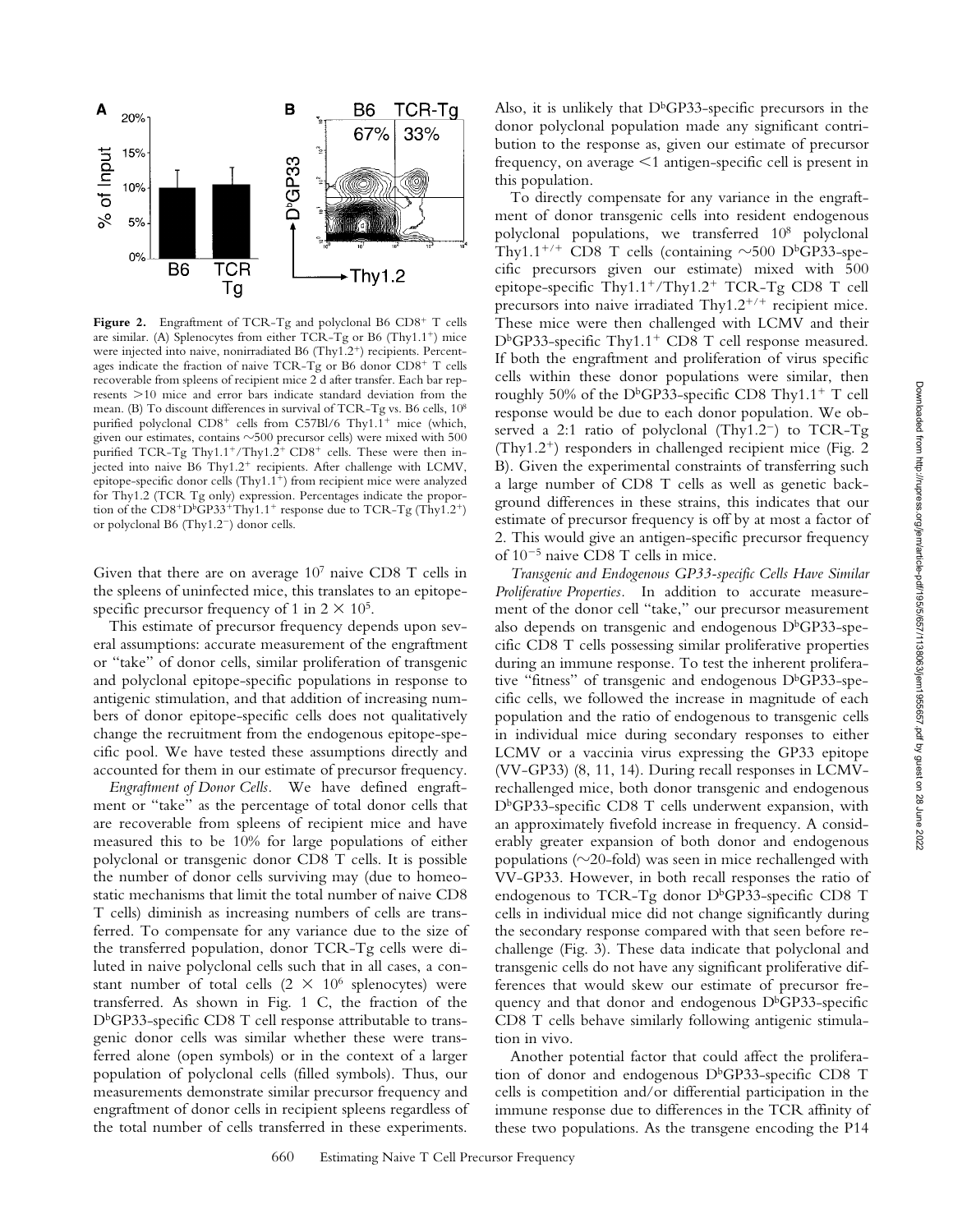

**Figure 3.** TCR-Tg and polyclonal B6 epitope-specific CD8 T cells have similar proliferative properties. LCMV immune mice containing a mixture of TCR-Tg and endogenous D<sup>b</sup>GP33-specific CD8<sup>+</sup> T cells were rechallenged with either LCMV (clone-13) (A) or a vaccinia virus expressing the GP33 epitope (VV-GP33) (B). PBMCs were analyzed for the frequency of DbGP33-specific cells (bar graphs, left axis) as well as the fraction of the D<sup>b</sup>GP33<sup>+</sup> response from individual mice due to donor TCR-Tg cells (right axis) before (memory) and after (secondary) rechallenge. Graphs indicate mean frequency of antigen specific cells  $($ >6) mice per group) and error bars indicate standard deviation from the mean.

TCR is derived from a polyclonal response, the affinity of the transgenic TCR for its  $D<sup>b</sup>GP33$  ligand must be contained within the spectrum of TCR affinities of the polyclonal D<sup>b</sup>GP33-specific response (7). We have measured the relative affinities of transgenic and polyclonal  $D<sup>b</sup>GP33$ specific CD8 T cells in competitive tetramer fall-off assays (13, 15). The D<sup>b</sup>GP33-specific TCR-Tg cells have initial fall-off rates similar to that of the polyclonal population (see Fig. 5 A). Similar to published reports, the tetramer fall-off rate from P14 TCR transgenic cells proceeds with linear first-order decay kinetics. However, although the vast majority of endogenous polyclonal D<sup>b</sup>GP33-specific CD8 T cells follow similar kinetics, quantitative analysis of this population is complicated by its broad TCR diversity (5). As lower affinity cells are lost from the sample population during the course of the assay, the overall affinity of the remainder is increased (see Fig. 5 B). Thus, there may be a minor population of higher affinity endogenous  $D<sup>b</sup>GP33$ specific CD8 T cells; precisely what one would predict if the narrow affinity of the transgenic TCR falls within a broader spectrum of polyclonal TCR with both higher and lower affinities.

*Antigen Availability and the Magnitude of the Endogenous Response.* Our measurement of precursor frequency may also have been affected by skewing of the endogenous response when increasing numbers of TCR-Tg cells are transferred (for example if competition for antigen affected recruitment of endogenous epitope-specific precursors). Thus, if the total number of precursors recruited into a given response were limited to a finite number, transfer of increasing numbers of donor cells may result in a partial participation by endogenous epitope-specific precursors. In the range where we have measured the endogenous precursor frequency, we observed little change in the magnitude of the endogenous  $D<sup>b</sup>GP33$ -specific response when low numbers of donor cells were transferred (Fig. 4 A). However, as transgenic cells became saturating, the endogenous response was effectively suppressed. Thus, in the range where we have measured precursor frequency antigen does not appear to be limiting, but as transgenic precursors become saturating, the viral infection is controlled faster and thus prevents recruitment from the endogenous pool.

We have directly determined the influence of antigen availability on our estimate of precursor frequency by increasing the viral burden and thus antigen load in recipient mice. Mice infected with the more virulent clone-13 strain of LCMV showed prolonged viremia and higher levels of DbGP33-specific CD8 T cell expansion in this system (data not shown). However, despite this larger ex-



**Figure 4.** No suppression of the endogenous DbGP33-specific CD8<sup>+</sup> T cell response due to limited antigen availability. (A) No suppression of the endogenous response was observed in the range of precursor frequency. Mice receiving different numbers of D<sup>b</sup>GP33-specific TCR Tg CD8<sup>+</sup> T cells were challenged with LCMV and 7 d after infection, splenocytes were analyzed by flow cytometry. The magnitude of the endogenous polyclonal (open circles) and donor transgenic (filled circles) D<sup>b</sup>GP33-specific CD8<sup>+</sup> response

is shown per spleen versus the number of engrafted donor cells. (B) Increased antigen load results in precisely the same dose dependence of donor cells. Mice receiving different numbers of donor TCR-Tg cells were challenged with LCMV (ARM) (circles) or the more virulent LCMV (clone-13) (triangles). Plotted is the fraction of the response due to donor cells versus the number of donor cells engrafted.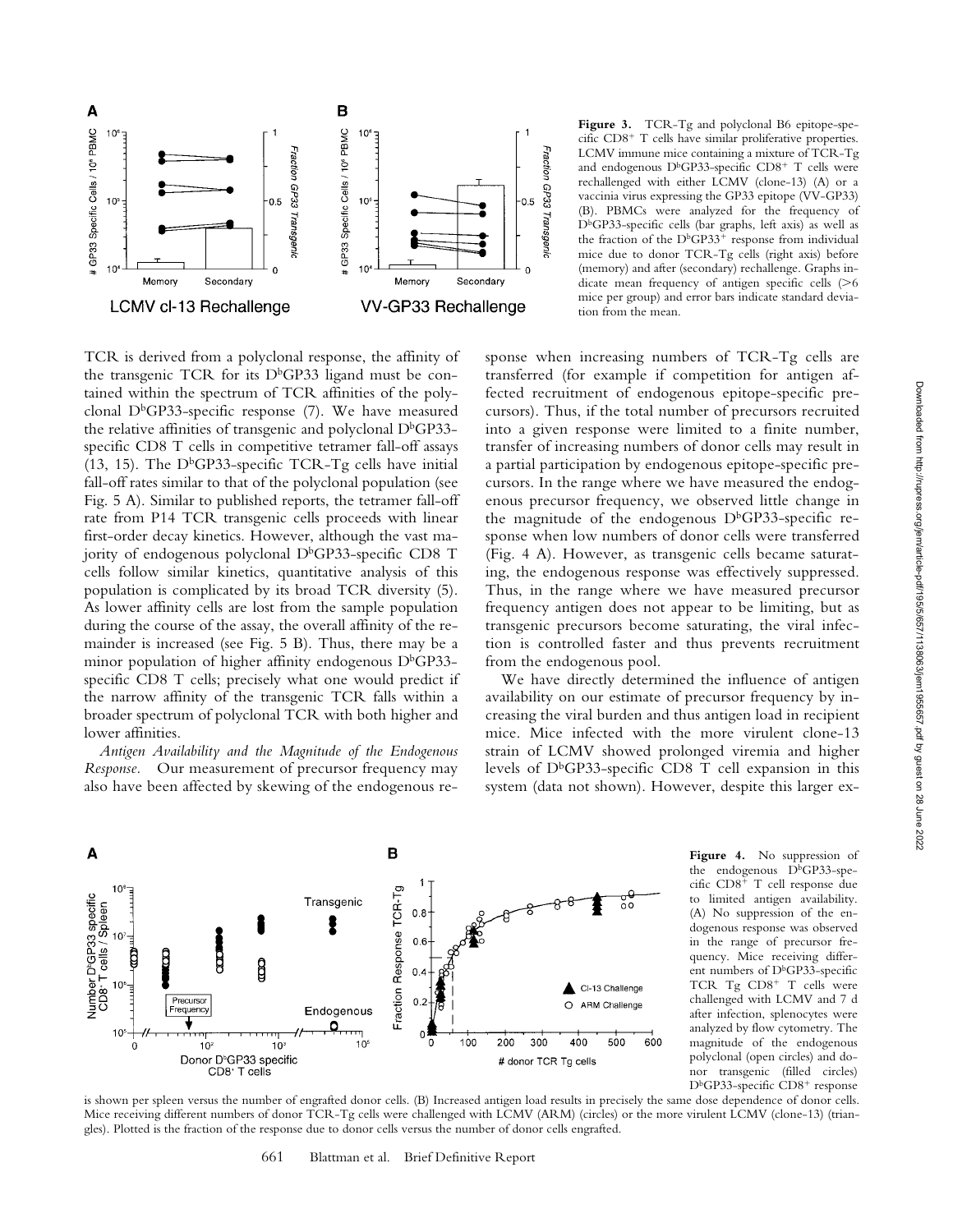pansion, we observed precisely the same dose dependence of transgenic cells in LCMV (clone-13) infected mice (measuring the transgenic fraction of the  $D<sup>b</sup>GP33$  response) as in LCMV (Armstrong) infected mice (Fig. 4 B). Thus in either case, all available precursors were able to participate in the antiviral response indicting that our measurement of precursor frequency is not skewed by availability of antigen or suppression of the endogenous  $D<sup>b</sup>GP33$  response. Also, increasing antigen load minimizes competition between cells with potentially different TCR affinities, further arguing against differences in participation between transgenic and polyclonal  $D<sup>b</sup>GP33$ -specific CD8 T cells due to TCR affinity.

*Affinity and Diversity of the Endogenous Response.* Another factor that could potentially influence our estimate of precursor frequency is recruitment of a different subset of endogenous D<sup>b</sup>GP33-specific CD8 T cell precursors. We have directly measured both the affinity and diversity the endogenous responses in the range where we have measured precursor frequency. We observed no change in the affinity (as measured by the tetramer fall-off assay) of the endogenous D<sup>b</sup>GP33 CD8 T cell response (V $\alpha$ 2<sup>-</sup>) when an increasing proportion of the  $D<sup>b</sup>GP33$  response was due to donor TCR-Tg cells (Fig. 5 B). Thus, endogenous  $D<sup>b</sup>GP33$ -specific CD8 T cell populations had precisely the same affinity regardless of whether  $0\%$ ,  $\sim$ 33%, or  $\sim$ 66% of the response was contributed by donor cells. Additionally, we have compared the TCR diversity of the endogenous (V $\alpha$ 2<sup>-</sup>) D<sup>b</sup>GP33 CD8 T cells as increasing numbers of donor TCR-Tg cells were transferred. We observed no significant difference in the TCR diversity (in terms of TCR- $V\beta$  gene segment usage) of the endogenous D<sup>b</sup>GP33 CD8 T cells in mice that received no transgenic cells or whose response was  $\sim$ 50% transgenic (Fig. 5 C). Thus, in the range where we are measuring precursor frequency, we do not significantly affect the affinity or diversity of the endogenous D<sup>b</sup>GP33 CD8 T cell response.

*Implications.* We have defined precursor frequency as the number of naive CD8 T cells specific for a given peptide-MHC combination in mice before antigenic challenge and have estimated this to between  $10^{-5}$  and 2  $\times$  $10^{-5}$  or 50–100 cells/spleen. It has been estimated that an adult uninfected mouse contains between 2–4  $\times$  10<sup>7</sup> naive  $CD8<sup>+</sup>$  T cells. Based on this, we thus estimate that there are between 100–200 naive CD8 T cells specific for the D<sup>b</sup>GP33 epitope in an adult uninfected mouse. Certainly, an upper-bound estimate of the total number of antigenspecific CD8 T cells present would be equal to the 500 cells originally transferred.

As the response to a given epitope generally involves several different T cell clones the average precursor frequency per clone will be the precursor frequency per epitope divided by the number of clones (5, 6, 16–19). The total T cell clonal diversity has recently been estimated for humans (20) and mice (21). In mice at least  $2 \times 10^6$  unique TCR were estimated. The reciprocal of this clonal diversity estimate in mice yields a clonal T cell frequency estimate of  $2 \times 10^{-6}$ . This study also found a redundancy of  $\sim$ 10 cells/unique TCR sequence (21). As it has been estimated that in a given epitope-specific T cell response  $\sim \!\! 20$ different clones participate (18, 19), this would indicate that on average 200 cells participate in an epitope-specific response, very similar to our estimate of the number of DbG33-specific precursors present in naive mice. Additionally, even though the clonal diversity in humans is increased only 10-fold, it has been estimated that there are  $\sim$ 10,000-fold more CD8 T cells in humans compared with mice.

Although we have shown that the precursor frequency, defined as the total number of CD8 T cells specific for the D<sup>b</sup>GP33 epitope of LCMV, is 1 in  $2 \times 10^5$ , the precise relationship between this precursor frequency and the diversity of epitopes which could potentially be recognized is complex, dependent on both overlapping TCR specifici-



Figure 5. Transfer of increasing numbers of donor cells does not affect the TCR affinity or diversity of the endogenous D<sup>b</sup>GP33 response. TCR affinity. (A) Relative TCR affinity of P14 TCR transgenic (filled circles) versus polyclonal (open circles) D<sup>b</sup>GP33-specific CD8 T cells. For quantitative comparison of tetramer fall-off kinetics, data are shown as the (-) change in normalized total fluorescence (NTF, as described in Materials and Methods) over time. The mean ( $\pm$  SD) slope of each interval is equivalent to (NTF<sub>i</sub>  $-$  NTF<sub>i-1</sub>)/t where t is the length of the time interval. (B) Relative TCR affinity of endogenous D<sup>b</sup>GP33-specific CD8 T cells from mice whose D<sup>b</sup>GP33 response was completely due to endogenous cells (circles), 25–33% donor cells (triangles), or 66–75% donor cells (squares) were analyzed by tetramer fall-off assay as described. (C) TCR diversity. Endogenous D<sup>b</sup>GP33-specific CD8 T cells from mice containing either completely endogenous (open circles) or 50% transgenic D<sup>b</sup>GP33 cells (filled circles) were analyzed for TCR-V $\beta$  usage using a panel of monoclonal antibodies. Shown is the percentage of the endogenous  $(\text{V}\alpha 2^-)$  D<sup>b</sup>GP33 response using each V $\beta$  gene segment.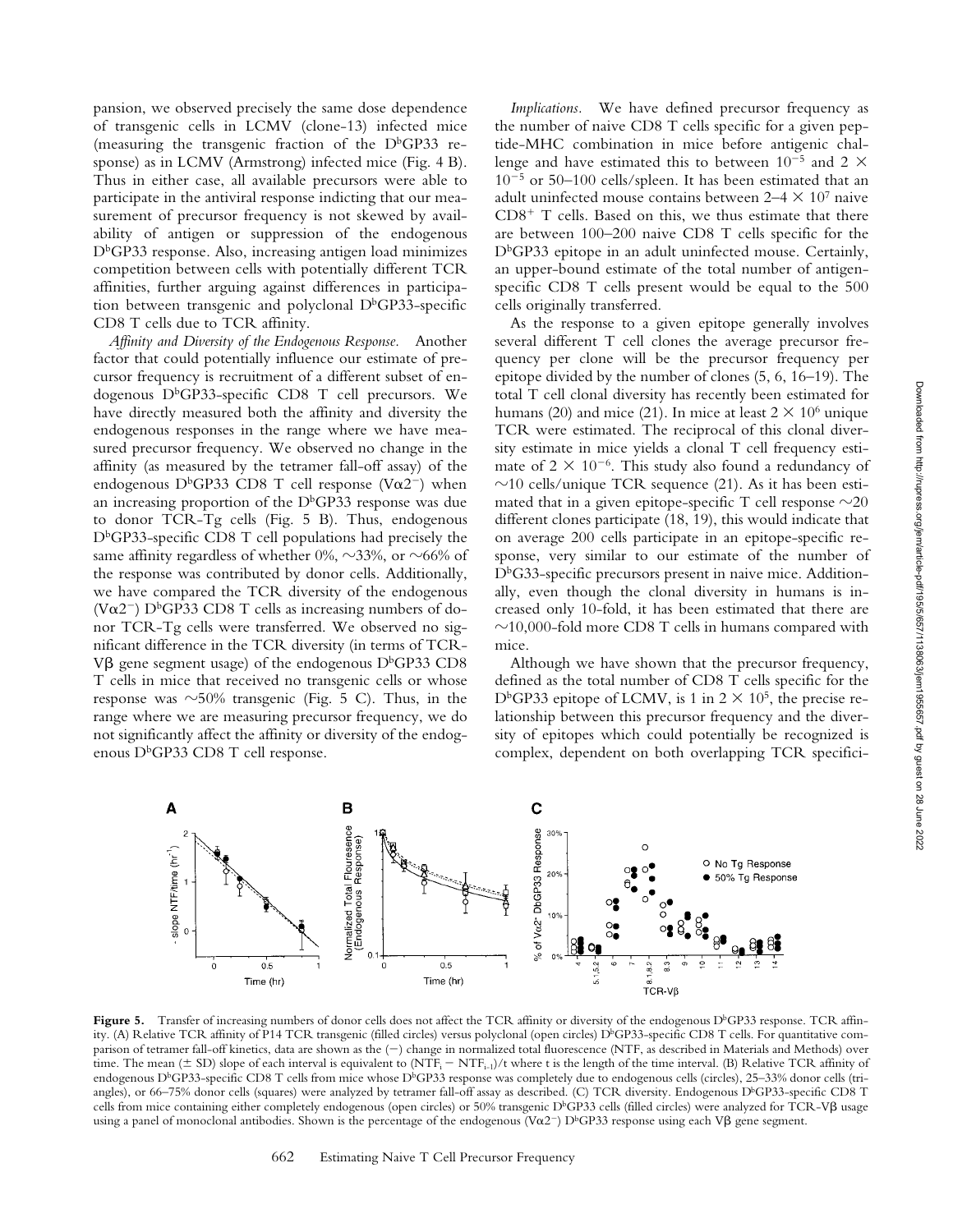ties as well as the clonality of any given response. However the inverse of the precursor frequency provides a lower bound to the total number of epitopes that can be recognized, implying that at least  $2 \times 10^5$  different epitopes may be recognized in mice.

In addition to obtaining an epitope-specific precursor estimate, this data also provides us with a more accurate estimate of the total number of divisions seen in LCMVspecific CD8 T cells during infection of mice. At the peak of the immune response to LCMV (8 d after infection), the number of  $D<sup>b</sup>GP33$ -specific CD8 T cells is roughly  $10^7$  (3, 4). Thus, there is a  $> 50,000$ -fold increase in the number of epitope-specific CD8 T cells during the response to viral infection. Assuming there is very little death of antigen specific cells during this period (days 0–8), this also indicates that this cell population would have had to undergo on average  $>14$  divisions. After the peak of this response, most of the virus-specific CD8 T cells undergo apoptosis, leaving behind a stable memory pool containing  $\sim$  5  $\times$  10<sup>5</sup> D<sup>b</sup>GP33-specific CD8 T cells. Thus, in immune mice there is a  $\sim$ 5,000-fold net increase in the number of antigen-specific cells contained in the memory CD8 T cell population.

The interrelationship between the specificity and diversity of T cell responses remain central to understanding the generation of immune responses to all pathogens. Estimating these parameters accurately is a first step in this process and facilitates a clearer understanding of the balance maintained in naive T cell repertoires versus the expansion of antigen-specific populations.

We would like to thank J. Miller, P.L. Mahar, and K. Madhavi-Krishna for technical assistance, and B.D. Evavold, E.J. Wherry, and J.M. Grayson for helpful discussion.

This work was supported by National Institutes of Health grants AI49334 (to R. Antia), AI42373 (to J.D. Altman), and AI30048 (to R. Ahmed). S.M. Kaech was supported in part by the Cancer Research Fund of the Damon Runyon-Walter Winchell Foundation (DRG-1570).

*Submitted: 21 June 2000 Revised: 3 January 2002 Accepted: 28 January 2002*

## **References**

- 1. Givan, A.L., J.L Fisher, M. Waugh, M.S. Ernstoff and P.K. Wallace. 1999. A flow cytometric method to estimate the precursor frequencies of cells proliferating in response to specific antigens. *J. Immunol. Methods* 230:99-112.
- 2. Murali-Krishna, K., L.L. Lau, S. Sambhara, F. Lemonnier, J.D. Altman, and R. Ahmed. 1999. Persistence of memory CD8 T cells in MHC class I-deficient mice. *Science.* 286: 1377–1381.
- 3. Murali-Krishna, K., J.D. Altman, M. Suresh, D.J. Sourdive, A.J. Zajac, J.D. Miller, J. Slansky, and R. Ahmed. 1998. Counting antigen-specific CD8 T cells: a reevaluation of bystander activation during viral infection. *Immunity.* 8:177– 187.
- 4. Butz, E., and M.J. Bevan. 1998. Massive expansion of anti-

gen-specific CD8 T cells during an acute virus infection. *Immunity.* 8:167–175.

- 5. Blattman, J.N., D.J.D. Sourdive, K. Murali-Krishna, R. Ahmed, and J.D. Altman. 2000. Evolution of the T cell repertoire during primary, memory, and recall responses to viral infection. *J. Immunol.* 165:6081–6090.
- 6. Lin, M.Y., and R.M. Welsh. 1998. Stability and diversity of T cell receptor repertoire usage during lymphocytic choriomeningitis virus infection of mice. *J. Exp. Med.* 188:1993– 2005.
- 7. Pircher, H., U.H. Rohrer, D. Moskophidous, R.M. Zinkernagel, and H. Hengartner. 1989. Lower receptor avidity required for thymic clonal deletion than for effector T-cell function. *Nature.* 351:482–485.
- 8. Ehl, S., P. Klenerman, R.M. Zinkernagel, and G. Bocharov. 1998. The impact of variation in the number of  $CD8(+)$ T-cell precursors on the outcome of virus infection. *Cell. Immunol.* 189:67–73.
- 9. Zimmerman, S., A. Prevost-Blondel, C. Blaser, and H. Pircher. 1999. Kinetics of the response of naïve and memory CD8 T cells to antigen: similarities and differences. *Eur. J. Immunol.* 29:284–290.
- 10. Ahmed, R., and M.B.A. Oldstone. 1988. Organ-specific selection of viral variants during chronic infection. *J. Exp. Med.* 167:1719–1724.
- 11. van der Most, R.G., K. Murali-Krishna, J.L. Whitton, C. Oseroff, J. Alexander, S. Southwood, J. Sidney, R.W. Chesnut, A. Sette, and R. Ahmed. 1998. Identification of Dband Kb-restricted subdominant cytotoxic T-cell responses in lymphocytic choriomeningitis virus-infected mice. *Virology.* 240:158–167.
- 12. Altman, J.D., P.A.H. Moss, P.J.R. Goulder, D.H. Barouch, M.G. McHeyzer-Williams, J.I. Bell, A.J. McMichael, and M.M. Davis. 1996. Phenotypic analysis of antigen-specific T lymphocytes. *Science.* 274:94–96.
- 13. Savage, P.A., J.J. Boniface, and M.M. Davis. 1999. A kinetic basis for T cell receptor repertoire selection during an immune response. *Immunity.* 10:485–492.
- 14. Moskophidis, D., F. Lechner, H. Pircher, and R.M. Zinkernagel. 1993. Virus persistence in acutely infected immunocompentent mice by exhaustion of antiviral cytotoxic effector T cells. *Nature.* 362:758–761.
- 15. Sourdive, D.J., K. Murali-Krishna, J.D. Altman, A.J. Zajac, J.K. Whitmire, C. Pannetier, P. Kourilsky, B. Evavold, A. Sette, and R. Ahmed. 1998. Conserved T cell receptor repertoire in primary and memory CD8 T cell responses to an acute viral infection. *J. Exp. Med.* 188:71–82.
- 16. Busch, D.H., I. Pilip and E.G. Pamer. 1998. Evolution of a complex T cell receptor repertoire during primary and recall bacterial infection. *J. Exp. Med.* 188:61–70.
- 17. Maryanski, J.L., V. Attuil, P. Bucher, and P.R. Walker. 1999. A quantitative, single-cell PCR analysis of an antigenspecific TCR repertoire selected during an in vivo CD8 response: direct evidence for a wide range of clone sizes with uniform tissue distribution. *Mol. Immunol.* 36:745–753.
- 18. Maryanski, J.L., C.V. Jongeneel, P. Bucher, J.L. Casanova, and P.R. Walker. 1996. Single-cell PCR analysis of TCR repertoires selected by antigen in vivo: a high magnitude CD8 response is comprised of very few clones. *Immunity.* 4:47–55.
- 19. Yanagi, Y., A. Tishon, H. Lewicki, B.A. Cubitt, and M.B. Oldstone. 1992. Diversity of T-cell receptors in virus-specific cytotoxic T lymphocytes recognizing three distinct viral